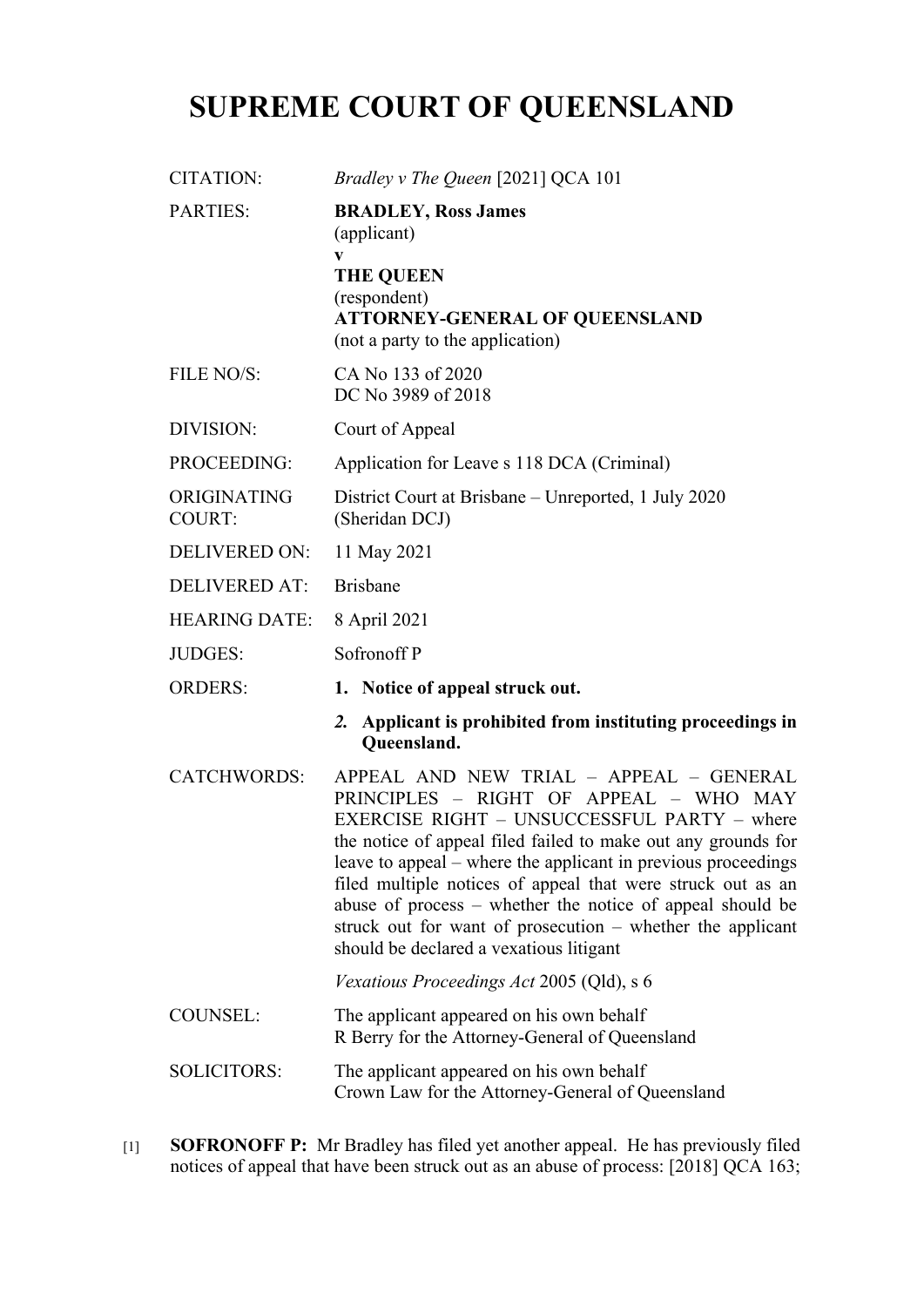[2017] QCA 66; [2016] QCA 53. I struck out a similar notice of appeal in November last year. Proceedings have also been struck out for the same reason in the trial division: 11427 of 2017; 13 November 2017; [2017] QSC 275.

[2] The notice of appeal in this case continues these precedents. It is a confused hodgepodge of confusion. One paragraph is enough to illustrate the content that fills the document:

> "That the supreme Ecclesiastical Law **is ONE**, under the CROWN. (The '**Ecclesia**'.) And this means that all ecclesiastical entities including Queensland as a state can (equally) sue and or be sued in the one **Ecclesiastical jurisdiction.** Men and women within courthouse Registries (as 'public officials' under the state) have a **disregard for** and are continually disregarding the fact that Australia and it's [*sic*] state **were "created**" at and remain under this supreme Christian Law. Clear contempt of the Law."

- [3] The notice of appeal should be struck out as an abuse of process.
- [4] Mr Bradley has been incorrigible in his attempts to vex the parties he chooses to name as respondents to his applications. This case is an example. It arose from a document filed by Mr Bradley in the Magistrates Court which purported to sue "The Queen" and was entitled "Common Law to Govern the Court". Mr Bradley then pressed for a committal hearing at which he wanted to air his complaints. Like the notice of appeal before me, the document in the Magistrates Court was a confused heap of nonsense. An example is the following:

"The common law (**as per the First Charter of Justice, 1787** and as **proclaimed under the Crown** and that still remains valid today) says that this is so. (Also, See attachment One)

This document (as filed) involves a matter that went before the District Court of Appeal on 11/10/2018. (See **DCA 31/18**)

The honourable court is asked to determine if this **my allegation** that a **public official**/s or, person/s of Queensland (see **Exhibit # THREE – DCA 31/18**) has or have **knowingly** or **unknowingly** committed a common law offence to pervert the course of justice. (Attach. Two)

That as a man, and born with unalienable inherent Rights and Duties and through my person (**BRADLEY**), my matter as **Filed by me** and as was **incorrectly listed by registry staff of the Beenleigh courthouse**, had subsequently **resulted in an 'obstruction'** of the course of justice that then became (resulted in) an unfair hearing, when conducted before a Coram."

- [5] The learned magistrate rightly struck out the proceeding. Mr Bradley then appealed to the District Court, under the *aegis* of yet another senseless piece of paper, which was struck out, and he now seeks leave to agitate his concerns in the Court of Appeal.
- [6] The time has come to stop this kind of behaviour from being repeated.
- [7] At the hearing of this matter, I invited Mr Bradley to submit why his proceeding should not be struck out. Mr Bradley could not formulate a ground but, instead,